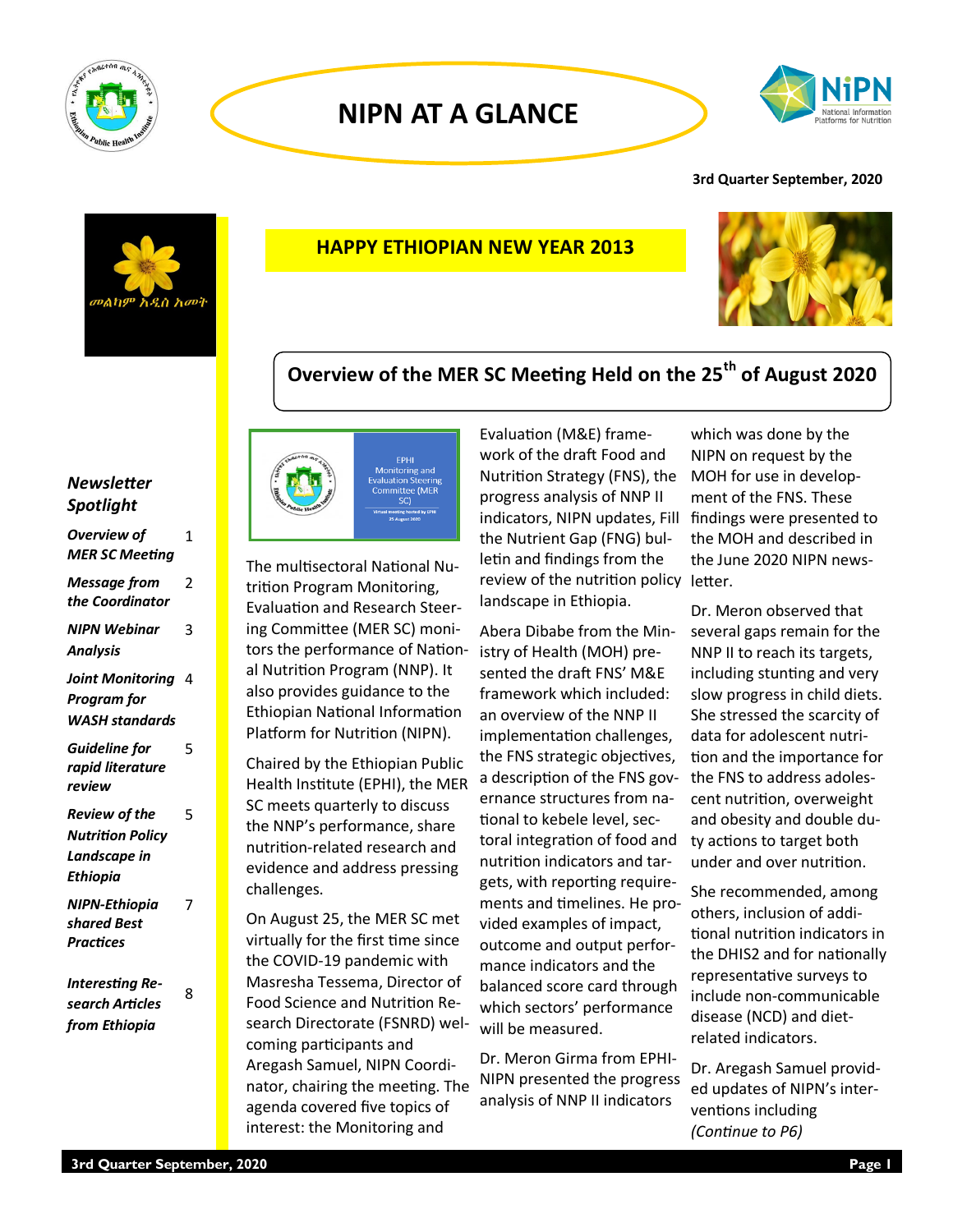### **Message from the Coordinator**



*Aregash Samuel (PhD) Deputy Director of FSNRD and NIPN Coordinator*

*"The main focus of the NIPN in the next quarter will be finaliiing two reports for the policy questions and developing respective* 

*policy briefs, completing the data mapping report and sustainability plan.."*



# *Enkutatash! (Happy Ethiopian New Year 2013!)*

Warm greetings to you all!

One of the unique national and cultural events in Ethiopia is the Ethiopian New Year celebration on 11 September. Ethiopians have their own calendar and the  $11<sup>th</sup>$  of September marks the first day of 2013. It also marks the end of the rainy season and announces sunny and bright days ahead.

As the New Year fills the heart with great hope and enthusiasm, the NIPN team wishes all partners a happy Ethiopian New Year.

Despite the continuing challenges and restrictions brought about by COVID-19, the NIPN team continued to work hard to deliver on key activities and commitments during the last quarter. The NIPN supported EPHI to host a very successful virtual meeting/webinar with the members of the national Monitoring, Evaluation and Research Steering Committee (MER SC) on August 25, 2020.

The team continued the analysis of data to respond to two policy questions and to finalize the reports and policy briefs.

The NIPN team was invited by Capacity for Nutrition (C4N), the global NIPN management agency, to share its experience on the policy question formulation process to NIPN implementing countries as well as how it ensures quality of its data analysis and research outputs. These presentations were good opportunities to promote the NIPN Ethiopia's team effort to other countries.

The NIPN, together with the Food Security Portal project co-organized a virtual research and policy seminar on "COVID-19 and its impacts on childhood malnutrition and nutrition-related mortality". This event was well attended and panelists discussed policy and program implications for Ethiopia.

The NIPN website and social media accounts are regularly

updated with contents and information, including the interactive NIPN dashboard.

The main focus of the NIPN in the next quarter will be finalizing two reports for the policy questions and developing respective policy briefs, completing the data mapping report and sustainability plan, conducting training in communicating with policy makers and advanced Geographic Information Systems (GIS), organizing three virtual NIPN nutrition policy and research seminars, hosting a meeting with the NIPN Advisory committee (AC) and planning its interventions for the next 18 months.

I wish you a Happy Ethiopian New Year.

May the New Year be a safer year with hope and prosperity to all of us!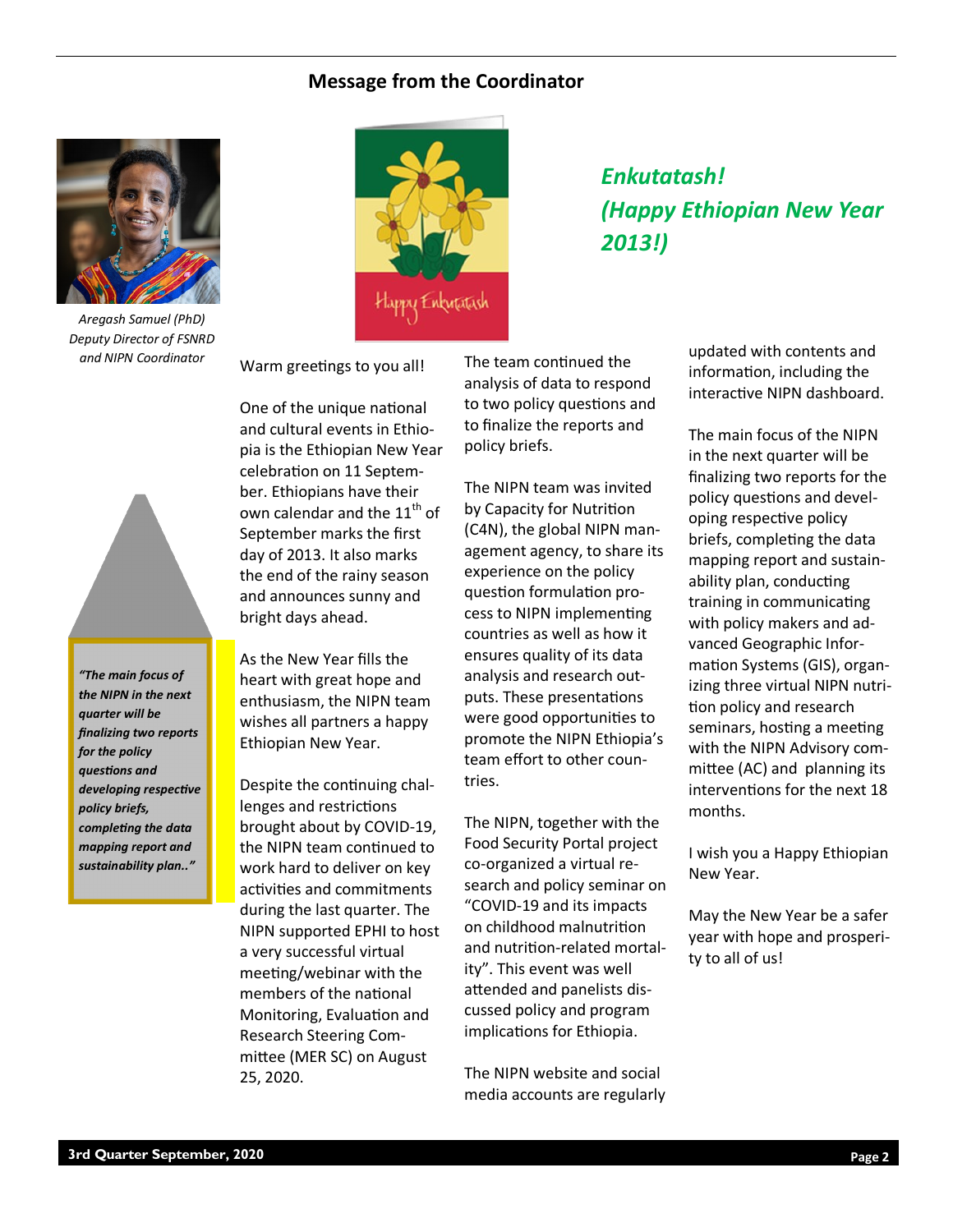# **NIPN Webinar: COVID-19 is Increasing Child Wasting in Ethiopia and Around the World**



# **COVID-19 and its Impacts on Childhood Malnutrition and Nutrition-related Mortality**

NIPN **E** 

Virtual Seminar I September 23, 2020

The COVID-19 pandemic poses grave risks to the nutritional status and survival of young children in low- and middleincome countries, due in part to steep declines in household incomes, changes in the availability and affordability of nutritious foods, and interruptions to health, nutrition, and social protection services.

The International Food Policy Research Institute [\(IFPRI\)](http://www.ifpri.org)  conducted recent analysis on economic shocks and child wasting showing a disturbing increase in the prevalence of moderate or severe wasting among children younger than 5 years due to COVID-19-related losses in gross national income per capita.

To consider the implications of this analysis for Ethiopia, the [Ethiopian Public Health Institute \(EPHI\),](https://www.ephi.gov.et/) [IFPRI,](http://www.ifpri.org) the [Ethi](http://www.nipn-nutrition-platforms.org/Ethiopia)[opia National Information Platform for Nutrition \(NIPN\)](http://www.nipn-nutrition-platforms.org/Ethiopia)  and the [Food Security Portal \(FSP\) P](http://www.foodsecurityportal.org/)roject co-hosted a webinar on *"COVID-19 and its impacts on childhood malnutrition and nutrition related mortality<sup>"</sup> on 23<sup>rd</sup> Septem*ber. The webinar brought together 88 participants from different sectors, including policymakers, academia, development partners and NGOs, to discuss the evidence and policy implications for Ethiopia.

Dr. Derek Headey, IFPRI Senior Research Fellow, presented IFPRI'[s analysis o](https://www.ifpri.org/publication/impacts-covid-19-childhood-malnutrition-and-nutrition-related-mortality)n economic shocks and child wasting and included a modeling for Ethiopia. This has the potential to guide decision-making processes during the finalization of the Food and Nutrition Strategy and the implementation of COVID-19 mitigation actions in Ethiopia. IFPRI analysis showed that COVID-19 would increase the number of wasted children (low weight-for-height) by 6.7 million compared to a 2020 without COVID-19, while Ethiopia could see an increase of 134,000 moderately or severely

wasted children relative to what was expected before COVID-19. The projections are based on a global model and do not include country specific shocks such as the desert locust invasion or seasonal floods in Ethiopia, which would drive up this estimate. It will be critical to protect children with nutrition-sensitive social protection at an unprecedented scale, to prevent and treat severe acute malnutrition and to continue safe maternal and child health care services.

The presentation was followed by perspectives from two panelists, Dr. Sisay Sinamo, Senior Program Manager of the Sequota Declaration from the Ministry of Health and Dr. Stanley Chitekwe, Chief Nutrition Officer at UNICEF. Both panelists provided their remarks on the relevance of the findings for Ethiopia, and how the analysis is an advocacy tool with important policy implications. The session ended with a lively question and answer session.

The speaker and panelists identified key questions and evidence gaps that remain and stressed the importance of monitoring and evaluation during this COVID-19 crisis. While this is difficult for many governments and NGOs to do in the short run, phone surveys can help to track the impacts of the crisis. This renewed demand for additional information and evidence will support the research agenda of the Government of Ethiopia, NIPN and the National Nutrition Program Monitoring Evaluation and Research Steering Committee.

The NIPN is a multisectoral initiative funded by the European Union, the Foreign, Commonwealth and Development Office and the Bill and Melinda Gates Foundation. It promotes evidence-based decision making for nutrition and supports the implementation of the National Food and Nutrition Policy. The FSP is facilitated by IFPRI and is funded by the European Commission. The portal pools information in structured ways and ensure data quality, timeliness, and relevance. Both platforms provide opportunities for collaboration among policymakers, development professionals and researchers.

To access the webinar recording and presentation, please visit the NIPN website or click [here.](http://www.nipn.ephi.gov.et/sites/default/files/inline-files/COVID%20and%20wasting%2023rd%20Sept%20-BLOG-NIPN-final.pdf)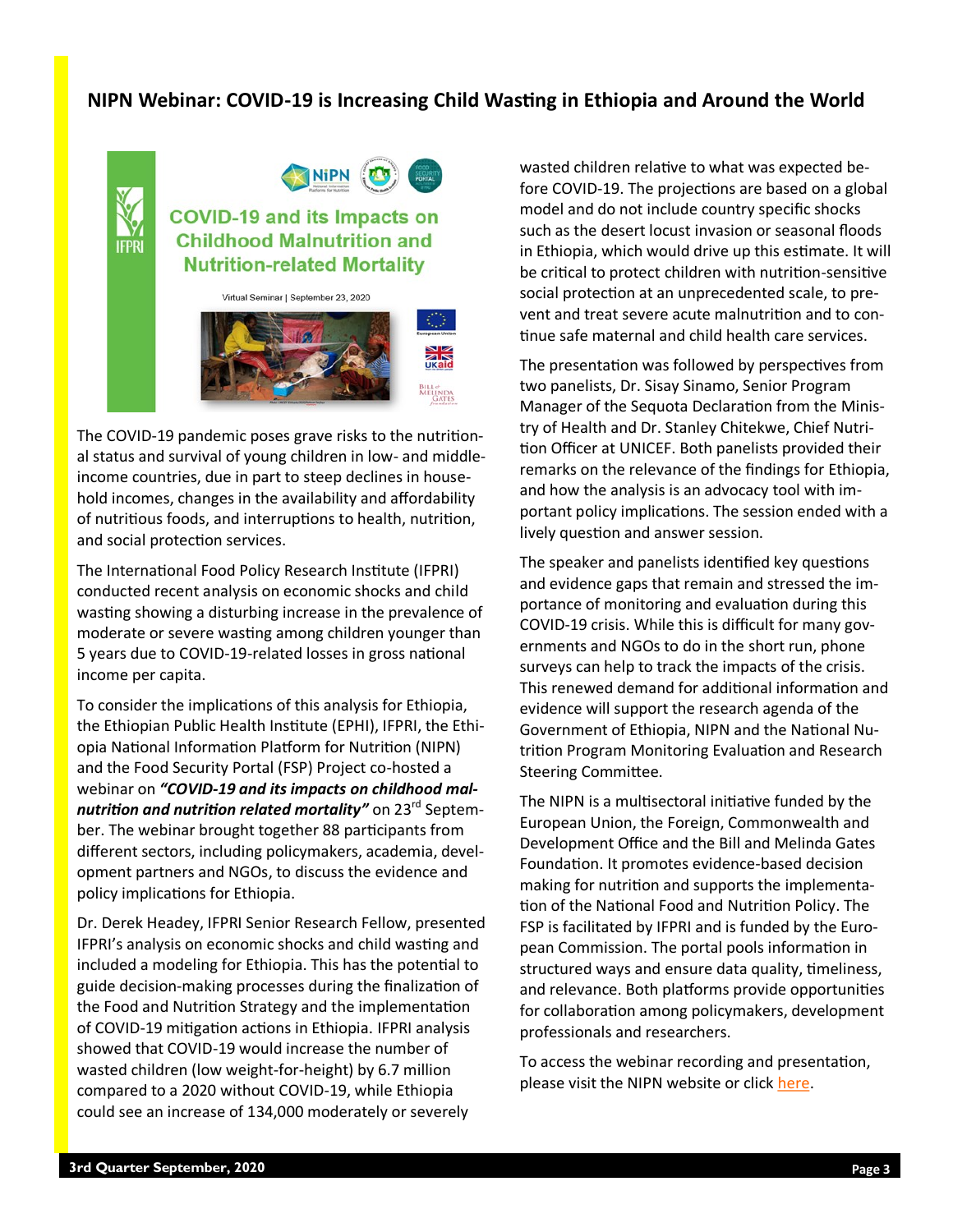# **Using the WHO/UNICEF Joint Monitoring Program Water, Sanitation and Hygiene Coverage Standards to Assess Progress in WASH Practices in Ethiopia: A NIPN Analysis**

# *Contributed by Meron Girma (PhD)*

Access to safe drinking water, basic sanitation, and hygiene are crucial for optimal health and sustainable development. The importance of Water, Sanitation, and Hygiene (WASH) for health and development is highlighted in the Sustainable Development Goals (SDGs). SDG 6 "Clean Water and Sanitation" aims to ensure the availability and sustainable management of water and sanitation for all.

This goal plans to achieve universal and equitable access to safe and affordable drinking water and access to adequate and equitable sanitation and hygiene for all (including ending open defecation) by 2030.

The benefits of access to highquality WASH facilities are numerous; improved WASH is linked with a reduction in diarrhea, soiltransmitted helminthic infection, trachoma, and an improvement in child nutritional outcomes. Furthermore, the provision of improved WASH services in schools can improve school attendance and academic performance by reducing days lost due to illness or due to girls staying home during their menses.

In the past two decades, the Ethiopian government has given special attention to ensuring the population has access to safe water and

improved sanitation facilities. The national ONE WASH program which aims to achieve universal access to water, sanitation, and hygiene services to all people in Ethiopia, was launched in 2013 and renewed in 2016. Furthermore, WASH indicators are one of the widely assessed nutrition-sensitive intervention indicators in the health sector.

The WHO/UNICEF Joint Monitoring Program (JMP) has been monitoring progress in WASH and setting standards since 1990. In 2017, the JMP introduced new standards for assessing WASH services by expanding on previous standards, it set higher "service ladders" for WASH. These ladders go beyond the use of an improved water source and place additional emphasis on the time taken to collect water, availability of water when needed, and absence of fecal and priority chemical contamination. For sanitation facilities, the new standards recommend that in addition to using improved toilet facilities, excreta should be safely disposed of in situ or transported and treated off-site.

The new JMP recommendations also emphasize the use of basic hygiene facilities; which are *hygiene facilities with soap and water on the premise.*

To meet its goal of supporting evidence-based decision making, the National Information Platform for Nutrition (NIPN) is continually formulating policy-relevant questions.

The first round of questions NIPN is working on were identified through a process that included a review of existing evidence, consultation with stakeholders, and validation by the NIPN Advisory Committee.

One of these questions is an analysis of progress in the coverage of WASH practices and the relationship of these changes with the decline in stunting and diarrhea among children aged 0-59 months.

To answer this question, the NIPN team is analyzing data from the four rounds of the Ethiopian Demographic and Health Survey and using the new JMP WASH standards to evaluate progress in WASH. As these new standards are not used widely, the analysis will produce new insights, including regional differences in WASH coverage and identifying WASH components that need more attention in future national programs.

#### **Sources**

- United Nations Children's Fund (UNICEF) and World Health Organization. Progress on household drinking water, sanitation and hygiene 2000-2017. Special focus on inequalities. New York United Nations Children's Fund (UNICEF) and World Health Organization; 2019.
- Federal Democratic Republic of Ethiopia. One WASH National Program (OWNP): A Multi-Sectoral SWAP. Addis Ababa.2013.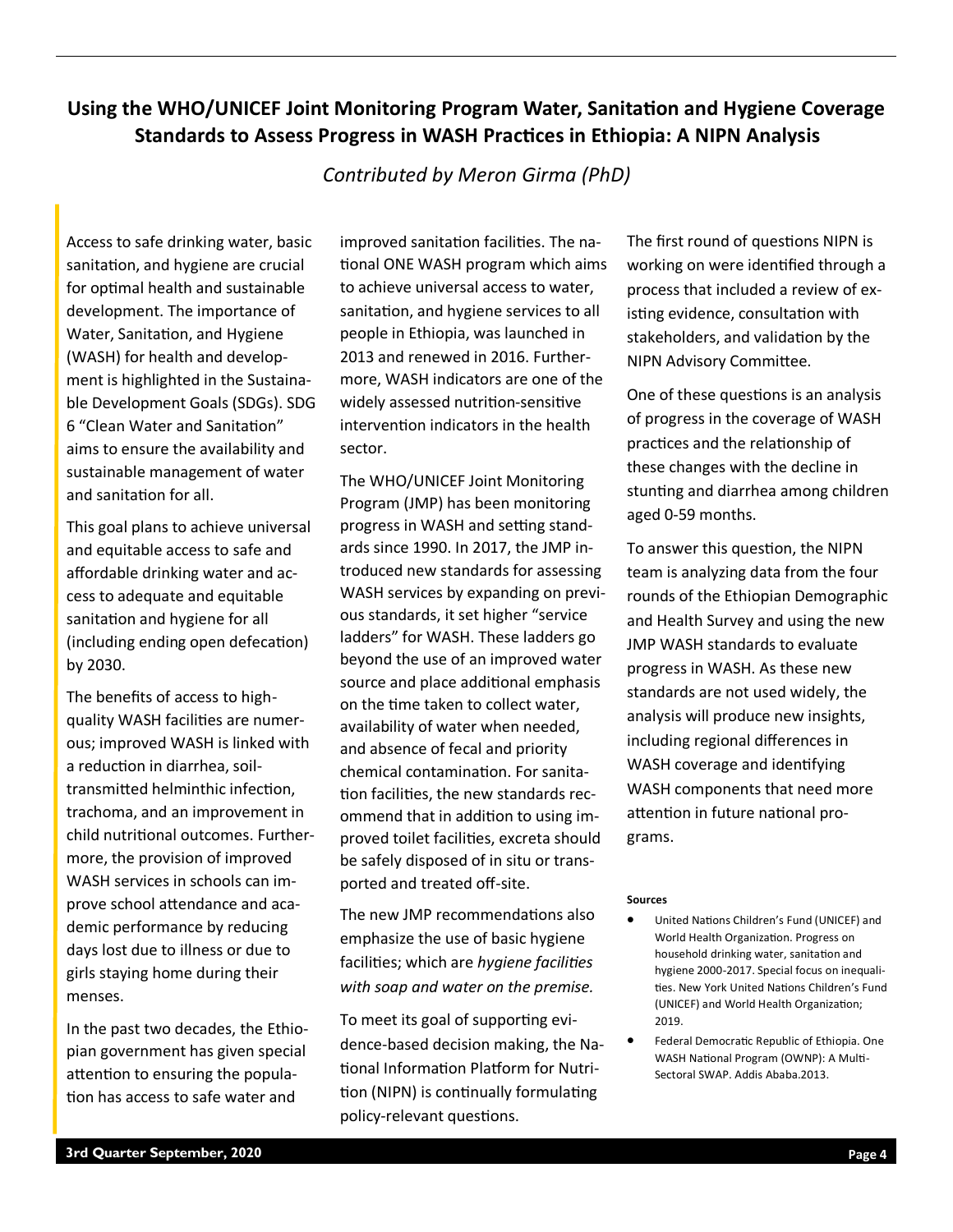

# **Review of the Nutrition Policy Landscape in Ethiopia (2010 – 2020)**

During the first half of 2020, the International Food Policy Research Institute (IFPRI) collaborated with the Ethiopian Public Health Institute (EPHI) to conduct a review of the nu-

trition policy landscape in Ethiopia. Findings of the review were presented virtually to staff from EPHI, the National Information Platform for Nutrition (NIPN) and the Food Science and Nutrition Research Directorate (FSNRD) in July and to the members of the National Nutrition Program (NNP) Monitoring, Evaluation and Research Steering Committee during a virtual webinar in August 2020.

While Ethiopia's greatest nutrition challenge in recent years has been a high burden of undernutrition, overweight and obesity rates are increasing, particularly in urban areas. Ethiopia has a rich nutrition policy landscape, with the second NNP 2016–2020 and the National Food and Nutrition Policy 2018, playing a central role in addressing multiple nutrition issues. However, despite a broadened focus and multisectoral involvement, policy outputs still seem to focus more on undernutrition than on all forms of malnutrition.

As part of the NIPN's work and to better understand the nutrition policy landscape in the country, this review assessed the integration of nutrition in Ethiopian policy outputs (i.e., policies, strategies, action plans, programs, and legal documents) using four dimensions of policy integration: framing, sector involvement, goal setting, and policy instruments. It also documented the use of evidence in policy making to help researchers better intervene and influence the policy processes.

Policy outputs were searched online using Google Scholar and Scopus, websites of government ministries and institutions, development partners and nongovernmental organizations. Sixteen government ministries and institutions were contacted for interviews.

The search resulted in 131 policy documents of which 73 met the inclusion criteria (publication date from 2020, endorsed by at least one NNP signatory ministry, food or nutrition as part of objectives, actions or recommendations). A content analysis was conducted of all the documents. Using an *a priori* code list and an inductive approach, goals, instruments and evidence were coded, and policy instruments were categorized as informational, legal, financial or organizational. See Figure 1.

Using an *a priori* code list and an inductive approach, goals, instruments and evidence were coded, and policy instruments were categorized as informational, legal, financial or organizational. See Figure 1 below.



*Figure 1 Overview of included documents*

The review found that most of the outputs were from the health sector (17), followed by multisectoral outputs (10) issued by the Federal Government and the Ministry of Agriculture (8). The findings revealed that framing of nutrition in policy documents emphasized undernutrition and diets. Only three objectives referred to breastfeeding or hunger and few sectors framed nutrition in terms of all forms of malnutrition. Most objectives addressed infants and children under 5 years, but only few included women of reproductive age or adolescents.

All relevant sectors were involved in the development of nutrition policies in Ethiopia, but only health, agriculture, and education have formulated nutrition objectives in their sector-specific policies. Objectives related to determinants of malnutrition such as food production were primarily aimed to increase productivity and commercialization. While 'improving food safety' was a common objective in documents issued by the health sector; 'food processing, labeling, and marketing' were mentioned only in a few objectives. Objectives related to gender norms were rare.

Educational instruments in the policy documents were mostly related to provision of information: nutrition education and social behavior change communication to the general population, trainings and capacity building for health or agriculture extension workers or teachers. (Continue to P7)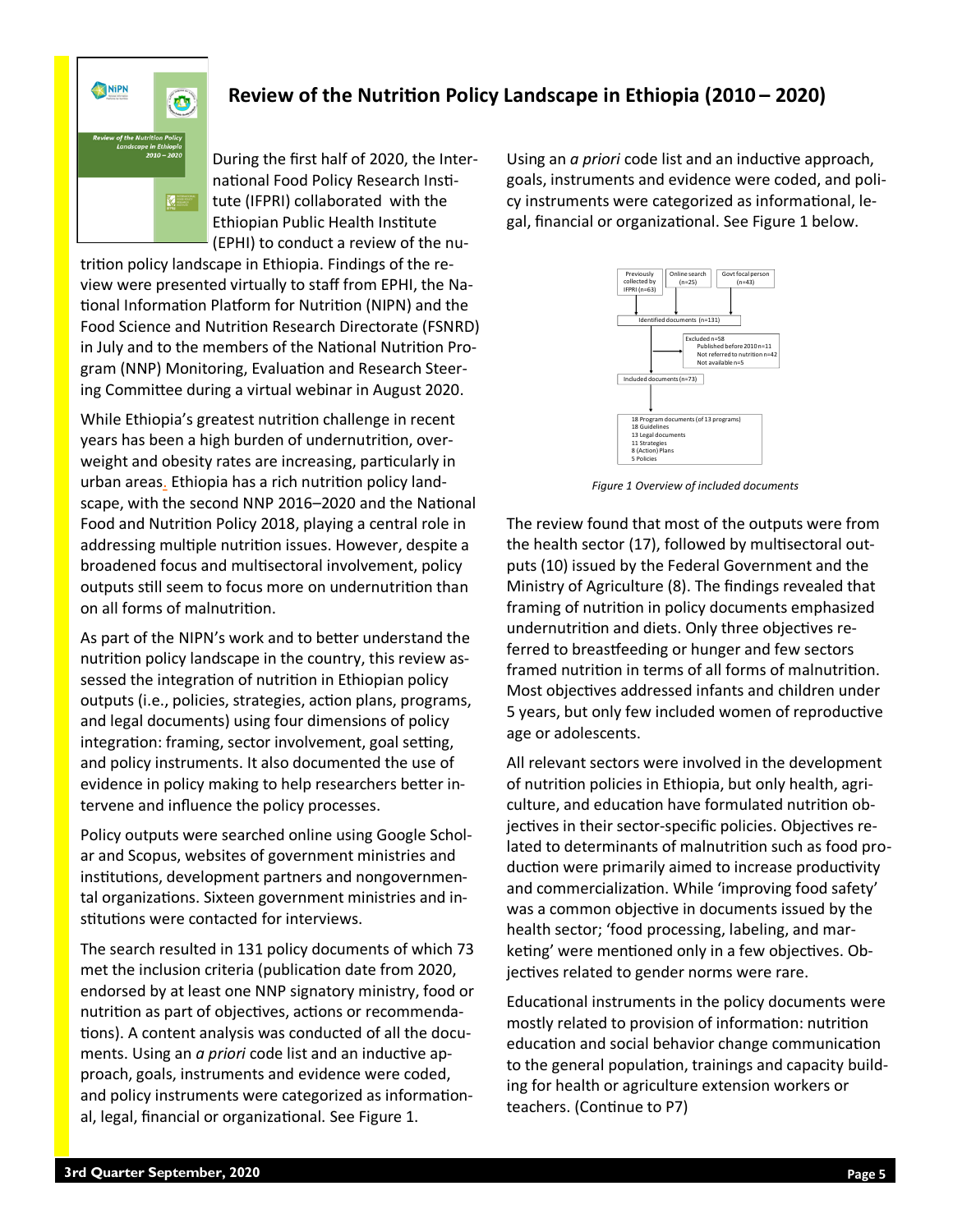# **The Guideline for Rapid Literature Reviews is Now Available**

In May 2020, the International Food Policy Research Institute (IFPRI) and the Ethiopian Public Health Institute (EPHI) finalized a guideline for existing and future researchers on how to conduct a rapid literature review.

This guideline emanated from work that was done by the NIPN during the process to identify, formulate and respond to nutrition research policy questions. While responses to many policy questions will be based on analysis of existing data, a rapid literature review will help to refine the policy questions and provide useful global evidence to guide the national analysis.

In addition, some of the policy questions can be answered by synthesizing existing evidence through a rapid literature review. To support this process, EPHI's partner for NIPN, the IFPRI, has developed a guideline which provides the NIPN

team with the necessary steps to take to complete a rapid literature review.

It considers lessons learned during the "learning by doing research project" implemented under NIPN in 2018 and is inspired by various other learning events at EPHI. To demonstrate how some of this guidance can be implemented, the guideline also uses sample questions



from the 2019 policy question formulation process.

For more information, please download the guideline from the NIPN website - [http://www.nipn.ephi.gov.et/resources.](http://www.nipn.ephi.gov.et/resources)

*You can also find the NIPN comprehensive communication strategy by clicking this link— [http://](http://www.nipn.ephi.gov.et/other-resources) [www.nipn.ephi.gov.et/other](http://www.nipn.ephi.gov.et/other-resources)-resources*

### **Overview of the MER SC Meeting … Continued from P1**

NIPN's response to policy questions from the MOH and analysis for two policy questions identified during the policy question formulation process; presenting in several global NIPN webinars, outreach events and launch of its website with interactive NIPN dashboards and of its social media accounts (Facebook and Twitter). She also presented the challenges NIPN faced and planned interventions through the end of the year.

Andinet Abera presented the FNG analysis bulletin. Since its launch by EPHI in May 2020, the National Technical Working Group on Cost and Affordability of Sustainable Healthy Diets works to deliver regular bulletins on the cost and nonaffordability of healthy diets, to craft high-level advocacy messages and provide technical guidance on effective dietbased interventions across the food system.

The EPHI team was trained in the FNG analysis methods and are producing data for the bulletins. Key to note is that only 1/4 of Ethiopians can afford a nutritious diet and adolescent girls and pregnant/lactating women are at highest risk.

Important to note is that only 1/4 of Ethiopians can afford a nutritious diet, in addition adolescent girls and pregnant/lactating women are at highest risk.

Ursula Trübswasser, an IFPRI collaborator, presented the findings from a review conducted on the Nutrition Policy Landscape in Ethiopia from 2010 – 2020. Interesting findings were documented with strong recommendations. For more information about the policy review please see the article on page 5.

The meeting ended with an interactive questions and answer session. MER SC were also reminded to share any policy questions to the NIPN for further consideration.

For more information on the MER SC and presentations, please consult the [NIPN website](http://www.nipn.ephi.gov.et/node/164) or click [here.](http://www.nipn.ephi.gov.et/sites/default/files/inline-files/MERSC%20meeting_combined_25%20Aug%202020_Final_1.pdf)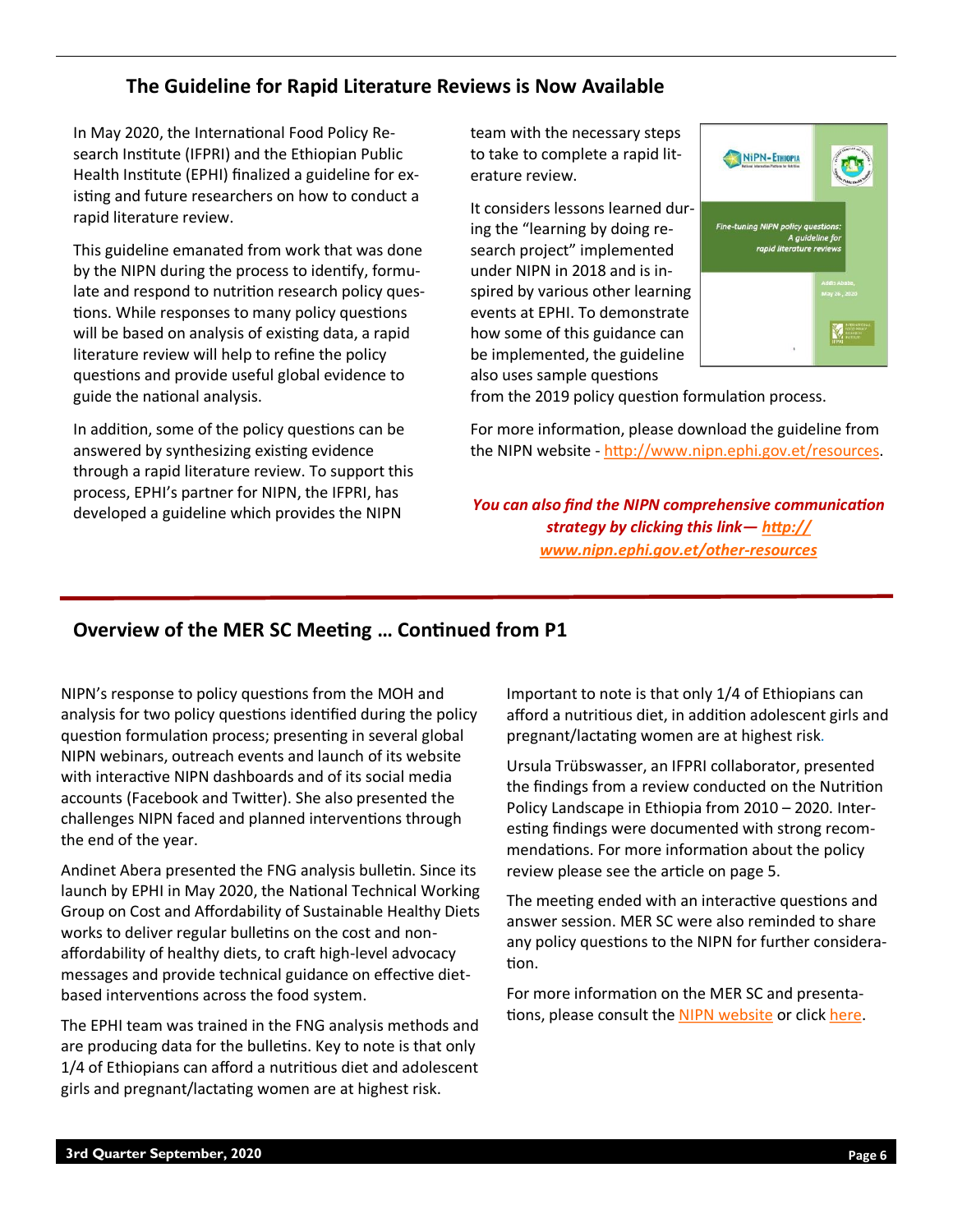## **NIPN Ethiopia Shares Best Practices with NIPN Countries Around the World**

The NIPN is currently implemented in nine countries and is funded by the European Union, the Foreign, Commonwealth and Development Office and the Bill and Melinda Gates Foundation. Global support to the NIPN is managed by Capacity for Nutrition (C4N) which is part of the Knowledge for Nutrition Program of the German government. C4N is implemented by the German Gesellschaft für Internationale Zusammenarbeit.

As part of C4N's support to NIPN countries, it organizes virtual meetings to discuss common thematic and programmatic topics and to stimulate cross-country learning. During the last quarter, C4N requested the Ethiopia NIPN twice to share best practices with all other NIPN countries on two topics: the NIPN Ethiopia's experiences during the policy formulation process (PQF) and best practices in assuring data quality outputs (including data analysis and reporting).

During the C4N webinar on 26 August 2020, the Ethiopia NIPN team presented the PQF process and steps of the PQF. The second topic was presented on 23 of September 2020. The team shared steps taken to maintain quality data to produce high quality outputs. Key steps include to integrate 'owners' of datasets in processes;

having a shared folder to share analysis on an ongoing basis and to cross check results for quality; engaging with experts to draw upon their knowledge; documenting processes along the way; and employing extensive review processes for quality reports and outputs. NIPN Ethiopia's technical support partner, IFPRI, provides trainings to NIPN staff and partners and on-the-job support to the NIPN team for data analysis, research reports and development of policy briefs.

The NIPN in Ethiopia values the encouragements by C4N for its achievements and learning. It equally benefits from the experiences from other NIPN countries. Over the years, the NIPN countries have established a true 'community of practice' where countries learn from one another, share tools and best practices and, equally important, learn from each other's mistakes.



# **Review of the Nutrition Policy Landscape ... C***ontinued from P5*

Legal instruments primarily aimed at protecting breastfeeding, ensuring food safety, and promoting food fortification. Policy documents called for the enforcement of these instruments and proposed potential new regulations to encourage consumption of healthy food and discourage consumption of unhealthy food. Organizational instruments were mostly focused on improving existing institutions, mechanisms, and services, although the establishment of new coordination structures for multisectoral and vertical coordination was suggested.

Financial instruments ranged from access to financial support, direct support with cash through social protection programs, feeding programs, micronutrient supplements, and agricultural inputs. Taxes on unhealthy foods and drinks have been partially put in place.

In conclusion, there seems to be a good mix of policy instruments in Ethiopia.

However, most legal documents only address food safety, fortification, and infant feeding. Educational instruments predominate and while they address different forms of malnutrition, it often is proposed in isolation and not as part of joint interventions.

Evidence seems to have played an important role in informing and developing the reviewed policies. As the example of nutrition-sensitive agriculture showed, new global and Ethiopia-specific evidence created a momentum that might have led to the development of more nutrition-sensitive programs and strategies. Generation of new evidence or synthesis of existing evidence in areas that have not yet been fully addressed in policies could therefore help get these issues on the policy agenda.